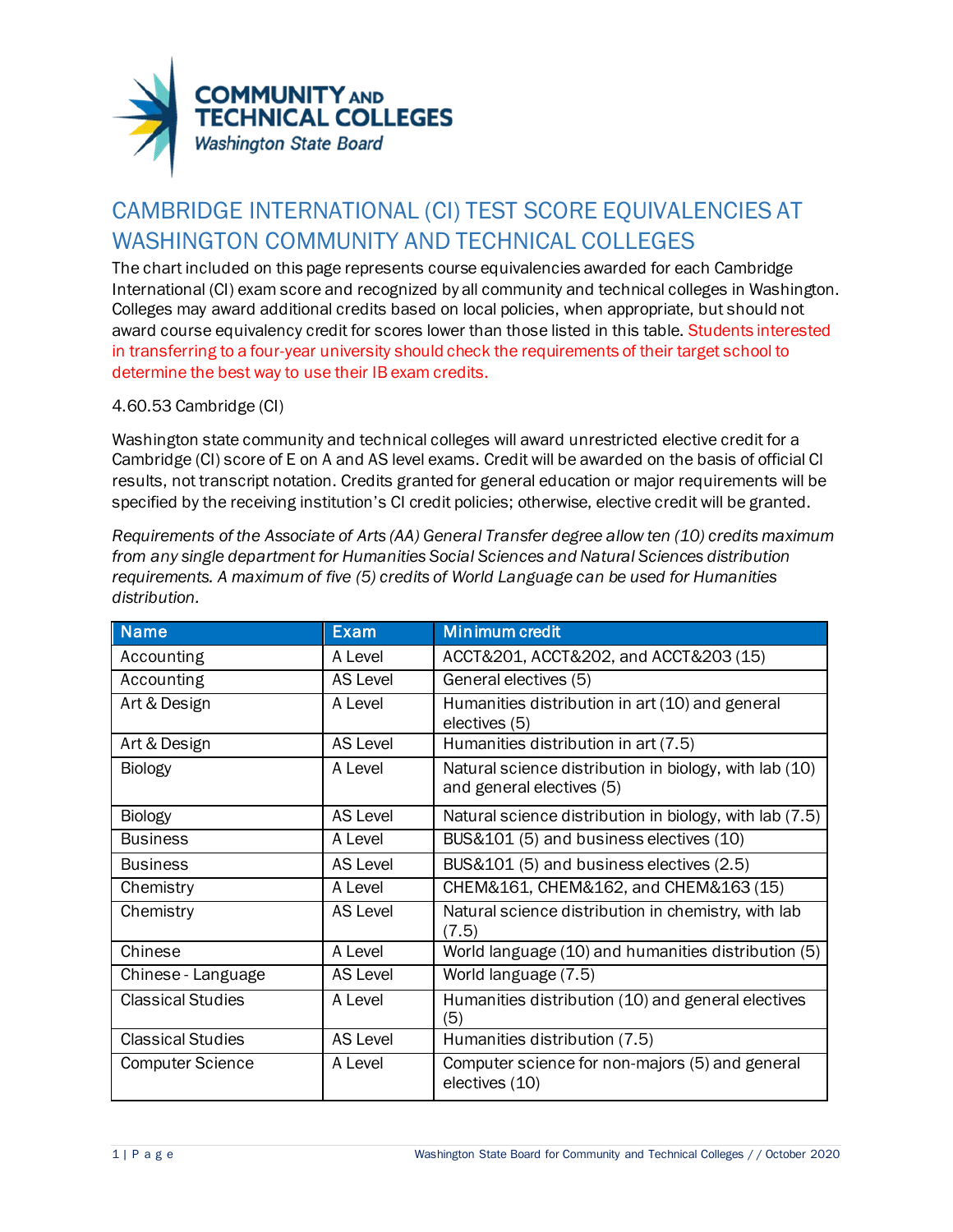

| <b>Name</b>                          | <b>Exam</b>     | <b>Minimum credit</b>                                                                                               |
|--------------------------------------|-----------------|---------------------------------------------------------------------------------------------------------------------|
| <b>Computer Science</b>              | AS Level        | Computer science for non-majors (5) and general<br>electives (2.5)                                                  |
| Digital Media & Design               | A Level         | Humanities distribution (10) and general electives<br>(5)                                                           |
| Digital Media & Design               | <b>AS Level</b> | Humanities distribution (7.5)                                                                                       |
| Drama                                | A Level         | DRMA& 101 (5), humanities distribution (5), and<br>general electives (5)                                            |
| <b>Drama</b>                         | <b>AS Level</b> | DRMA& 101 (5) and humanities distribution (2.5)                                                                     |
| Economics                            | A Level         | ECON&201 (5), ECON&202 (5), and general<br>electives (5)                                                            |
| Economics                            | AS Level        | Social science distribution in economics (7.5)                                                                      |
| English - Language                   | A Level         | General electives (15)                                                                                              |
| English - Language                   | <b>AS Level</b> | General electives (7.5)                                                                                             |
| English - Language and<br>Literature | <b>AS Level</b> | General electives (7.5)                                                                                             |
| English - Literature                 | A Level         | Humanities distribution (10) and general electives<br>(5)                                                           |
| English - Literature                 | <b>AS Level</b> | General electives (7.5)                                                                                             |
| <b>English General Paper</b>         | <b>AS Level</b> | General electives (7.5)                                                                                             |
| Environmental<br>Management          | <b>AS Level</b> | Natural science distribution, with lab (7.5)                                                                        |
| French                               | A Level         | FRCH&121, FRCH&122, and FRCH&123 (15)<br>UW awards 200-level credit                                                 |
| French - Language                    | <b>AS Level</b> | FRCH&123 (5) and humanities distribution (5)                                                                        |
| Geography                            | A Level         | Social science distribution (10) and general<br>electives (5)                                                       |
| Geography                            | <b>AS Level</b> | Social science distribution (7.5)                                                                                   |
| German                               | A Level         | GERM&121, GERM&122, and GERM&123 (15)<br>UW gives primarily 300-level credit                                        |
| German - Language                    | AS Level        | GERM&123 (5) and humanities distribution (5)                                                                        |
| Global Perspectives and<br>Research  | A Level         | General electives (15)                                                                                              |
| Global Perspectives and<br>Research  | <b>AS Level</b> | General electives (7.5)                                                                                             |
| History                              | A Level         | Humanities or social science distribution in history<br>(10 in one or 5 in each) and general electives (5 to<br>10) |
| History                              | <b>AS Level</b> | Humanities or social science distribution in history<br>(7.5)                                                       |
| Japanese - Language                  | <b>AS Level</b> | World language (5) and humanities distribution<br>(2.5)                                                             |